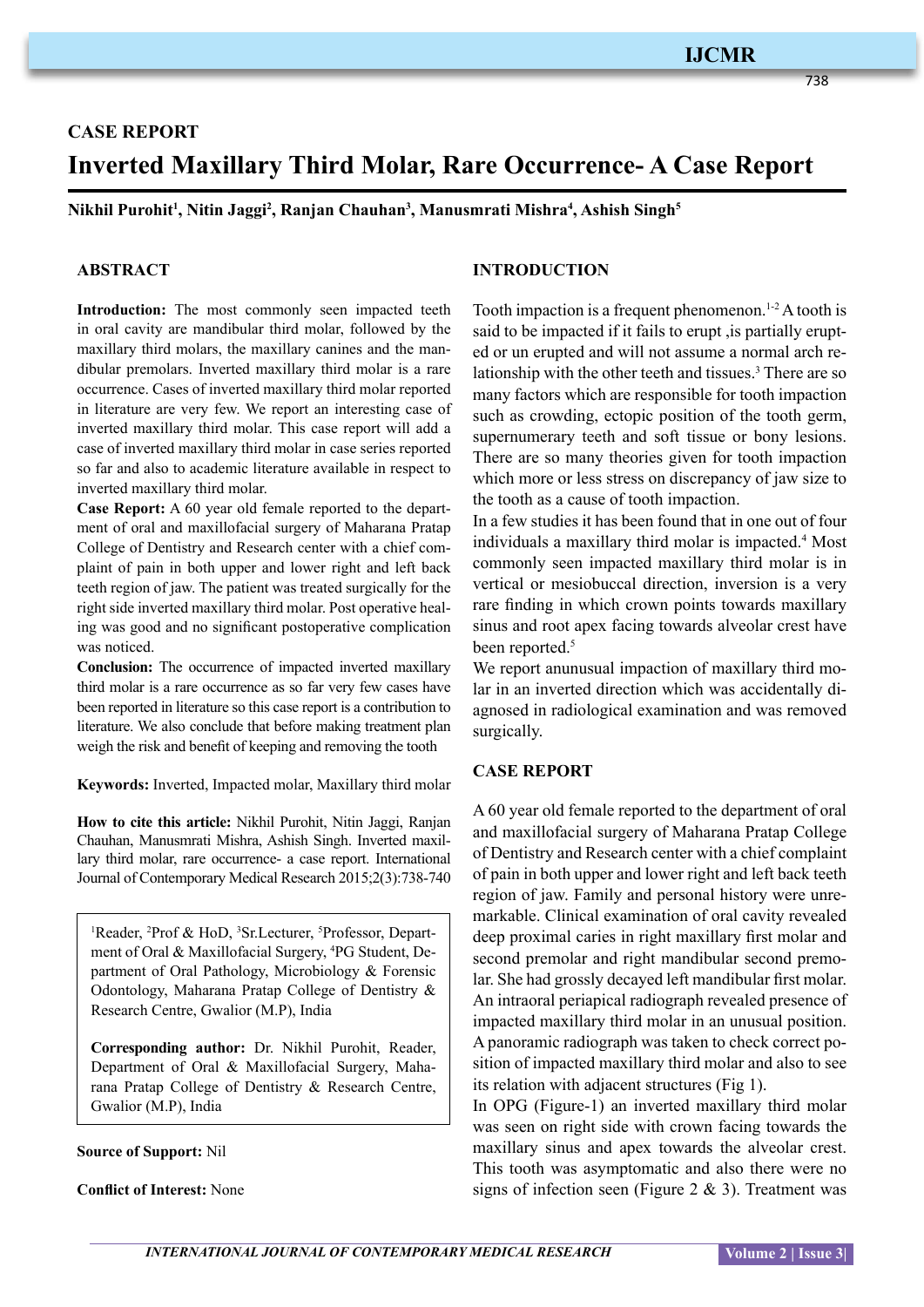planned in terms of extraction of decayed teeth along with surgical removal of inverted maxillary third molar under local anesthesia.

The inverted tooth along with maxillary second molar was extracted by trans-alveolar method (Figure 4) using standard surgical protocols and also by explaining all due risks of morbidity to the patient. Maxillary second molar was removed because after exposing the tooth it was seen that the tooth was lying in the vicinity of roots of second molar. There was no significant postoperative complication was noticed.



**Figure-1:** Showing the Inverted Right Maxillary Third Molar



**Figure-2:** Pre Op Picture; **Figure-3:** Intra Op Picture



**Figure-4:** Extracted Teeth

#### **DISCUSSION**

Impacted tooth can be seen with any tooth in dental arch. Most commonly seen impacted teeth are the mandibu-

lar and maxillary third molar, maxillary canines, maxillary and mandibular second premolar and maxillary central incisiors.<sup>6</sup> There are so many etiological factor associated with impaction of teeth. Among various reasons include mechanical obstruction, malpostioning of tooth germ, genetic reason.7 On reviewing the literature the frequency of occurrence of inverted maxillary third molar is very less and is uncommon. So far reported cases in literature are- Gold J and Demby N in 1973 reported the first case of inverted maxillary third molar tooth impaction.5 Yuvaraj and G D Agarwal reported another case of inverted maxillary third molar impaction in  $2011<sup>9</sup>$ 

It is important to note that most of the cases reported so far were diagnosed only on radiological examination and only few were symptomatic. Impacted tooth are painless until they get infected. Presence of impacted can lead to bone loss and resorption of root of adjacent teeth that is why mostly our line of treatment is directed towards removal of the impacted tooth.

Access to inverted tooth for its removal is a problem, since crown of the tooth is directed towards the maxillary sinus and infratemporal fossa and this positioning can lead to complication during surgery that is displacement of tooth into these spaces.10 The important aspect of the management of such cases is to see and judge the risk and benefits associated with the presence and surgical removal of the tooth.

### **CONCLUSION**

The occurrence of impacted inverted maxillary third molar is a rare occurrence as so far very few cases have been reported in literature so this case report is a contribution to literature. We also conclude that before making treatment plan weigh the risk and benefit of keeping and removing the tooth.

#### **REFRENCES**

- 1. Chu FCS, Li TKL, Lui VKB, Newsome PRH, Chow RLK, Cheung LK. Prevalence of impacted teeth and associated pathologies – a radiographic study of the Hong Kong Chinese population. Hong Kong Med J. 2003;9:158-63.
- 2. Gisakis IG, Palamidakis FD, Farmakis ER, Kamberos G, Kamberos S. Prevalence of impacted teeth in a Greek population. Journal of Investigative and Clinical Dentistry 2011;2:1-8.
- 3. Mwaniki D, Guthua SW. Incidence of impacted mandibular third molars among dental patients in Nairobi, Kenya. Odontostomatol Trop 17-9.